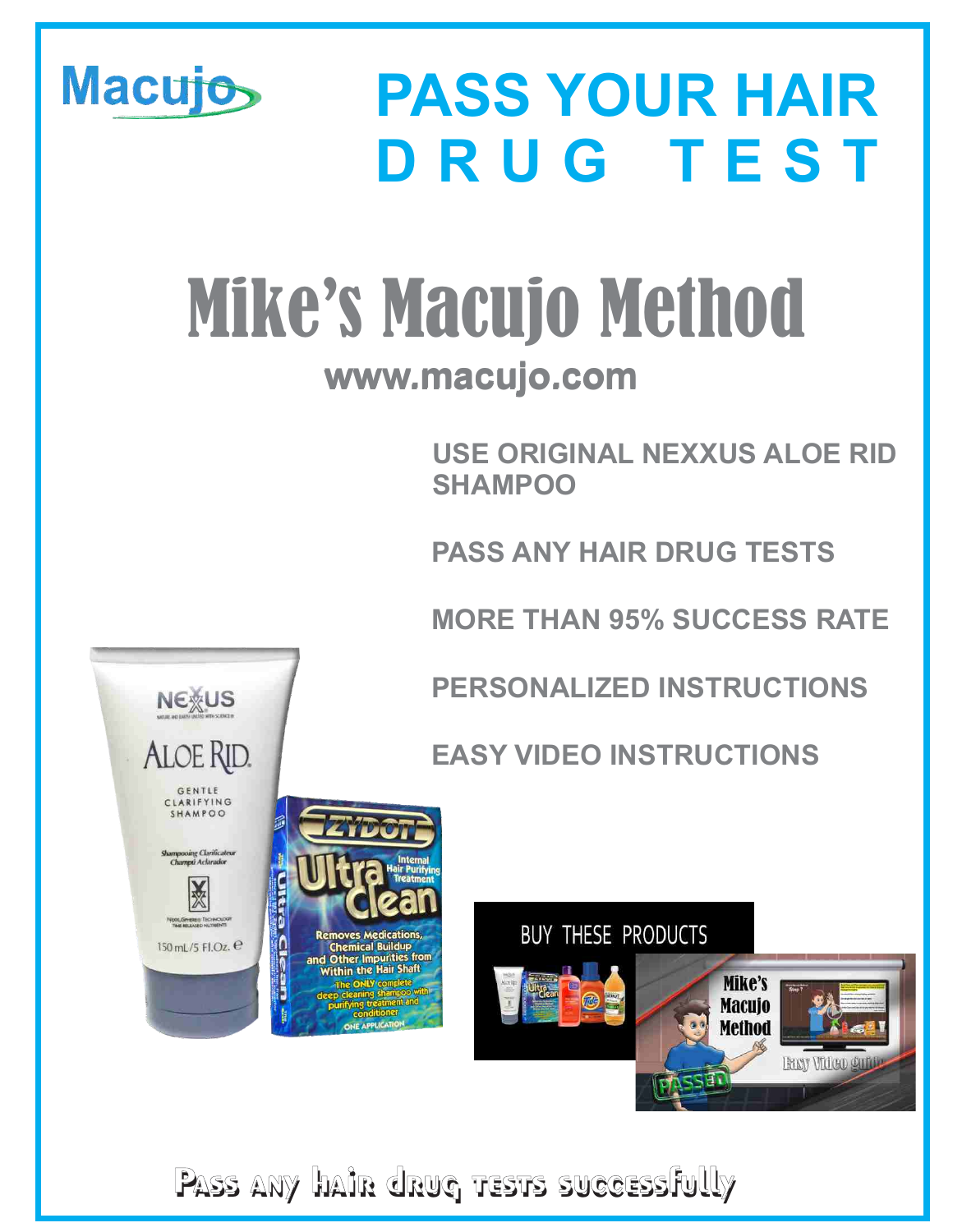# TABLE OF CONTENTS

|                |                                                                                                                                                                                                                                      | Page           |
|----------------|--------------------------------------------------------------------------------------------------------------------------------------------------------------------------------------------------------------------------------------|----------------|
| 1              | About Mike's Macujo Method <b>Maculan About Mike's</b> Macujo Method                                                                                                                                                                 | 1              |
| $\overline{2}$ | Mikes Macujo Method vs Macujo Method                                                                                                                                                                                                 | 1              |
| 3              | About hair follicle drug test <b>with the contract of the contract of the contract of the contract of the contract of the contract of the contract of the contract of the contract of the contract of the contract of the contra</b> | 1              |
| 4              | Why Hair follicle drug test being taken? <b>Allocate and the Control Control Control</b>                                                                                                                                             | 1              |
| 5              | Products to buy <b>contract to the contract of the contract of the contract of the contract of the contract of the contract of the contract of the contract of the contract of the contract of the contract of the contract of t</b> | 2              |
| 5.1            | Primary Items <b>Executive Structure Primary Items</b>                                                                                                                                                                               | 2              |
| 5.2            | Secondary Items <b>Example 2018</b> 2014 2015                                                                                                                                                                                        | 2              |
| 6              | Instructional steps <b>with the contract of the contract of the contract of the contract of the contract of the contract of the contract of the contract of the contract of the contract of the contract of the contract of the </b> | 3              |
| $\overline{7}$ | Important facts for all toxins in your hair                                                                                                                                                                                          | $\overline{4}$ |
| 8              | Important Info about hair drug testing <b>with an example of the contract of the contract of the contract of the contract of the contract of the contract of the contract of the contract of the contract of the contract of the</b> | 4              |
| 9              | Mens with shaved or no hair <b>Constanting the State of August</b> Mens with shaved or no hair                                                                                                                                       | 5              |
| 10             | Why you must never submit body hair as a sample                                                                                                                                                                                      | 5              |
| 11             | Men with beards and goatees <b>Exercise and Service and Service Service and Service Service Service Service Service Service Service Service Service Service Service Service Service Service Service Service Service Service Serv</b> | 5              |
| 12             | Contact                                                                                                                                                                                                                              | 5              |
| 13             | FAQs                                                                                                                                                                                                                                 | 6              |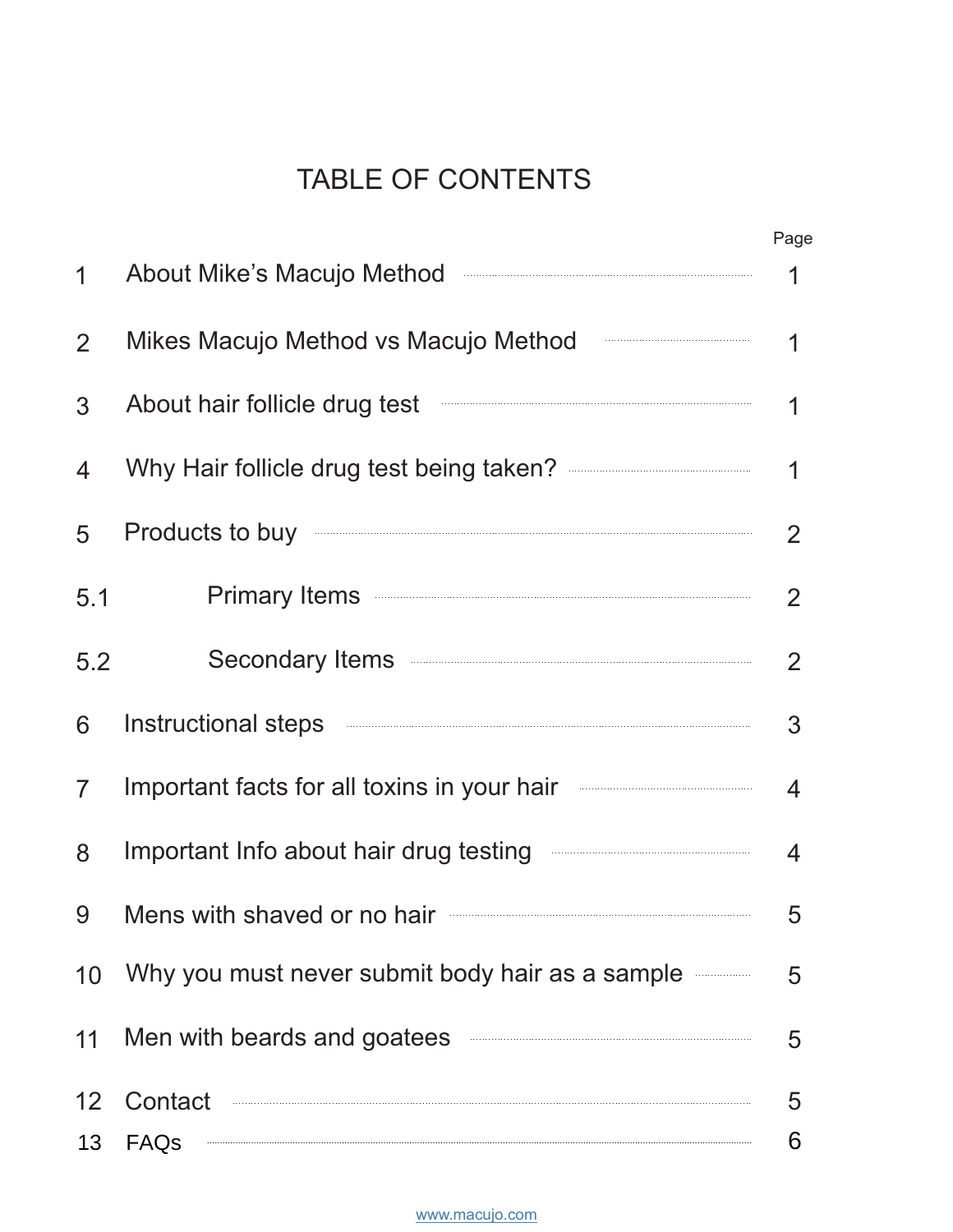## <span id="page-2-1"></span><span id="page-2-0"></span>**1. About Mike's Macujo Method**

Let me introduce myself, my name is Mike and I have been helping people pass their hair drug tests since 1999. Over the years many customers could never pass with harder drugs like Cocaine, Meth or Opiates and we made many tweaks to our method and we finally perfected it over 3 years ago. To date, we have thousands of satisfied customers that purchased from our web site, Amazon and E-bay stores.

## **2. Mikes Macujo Method vs Macujo Method**

The Original Macujo Method only works for the removal of Marijuana, and only for moderate levels of marijuana. It has about a 90% success rate. If you have any other drugs in your hair or have high levels of marijuana in your hair and you can't risk failing your hair test you must use Mike's Macujo Method.

Mike's Macujo Method was created to remove all drugs and alcohol from your hair and it also has a better success rate than the original Macujo method for the removal of THC. If you have a hair drug test coming up you should only follow Mike's Macujo Method.

We get thousands of calls from our customers that passed using Mike's Macujo Method, that we decided to make this video detailing all the steps of Mike's Macujo Method.

## **3. About hair follicle drug test**

A hair follicle drug test can determine drug use over a certain period this is typically 3 months for hair samples that come from a person's head.

Testers can use hair follicle tests to check for a specific drug, or they can test a single hair sample for several different drugs

## **4. Why Hair follicle drug test being taken?**

A person may need to undergo drug testing for employment, legal, or medical purposes.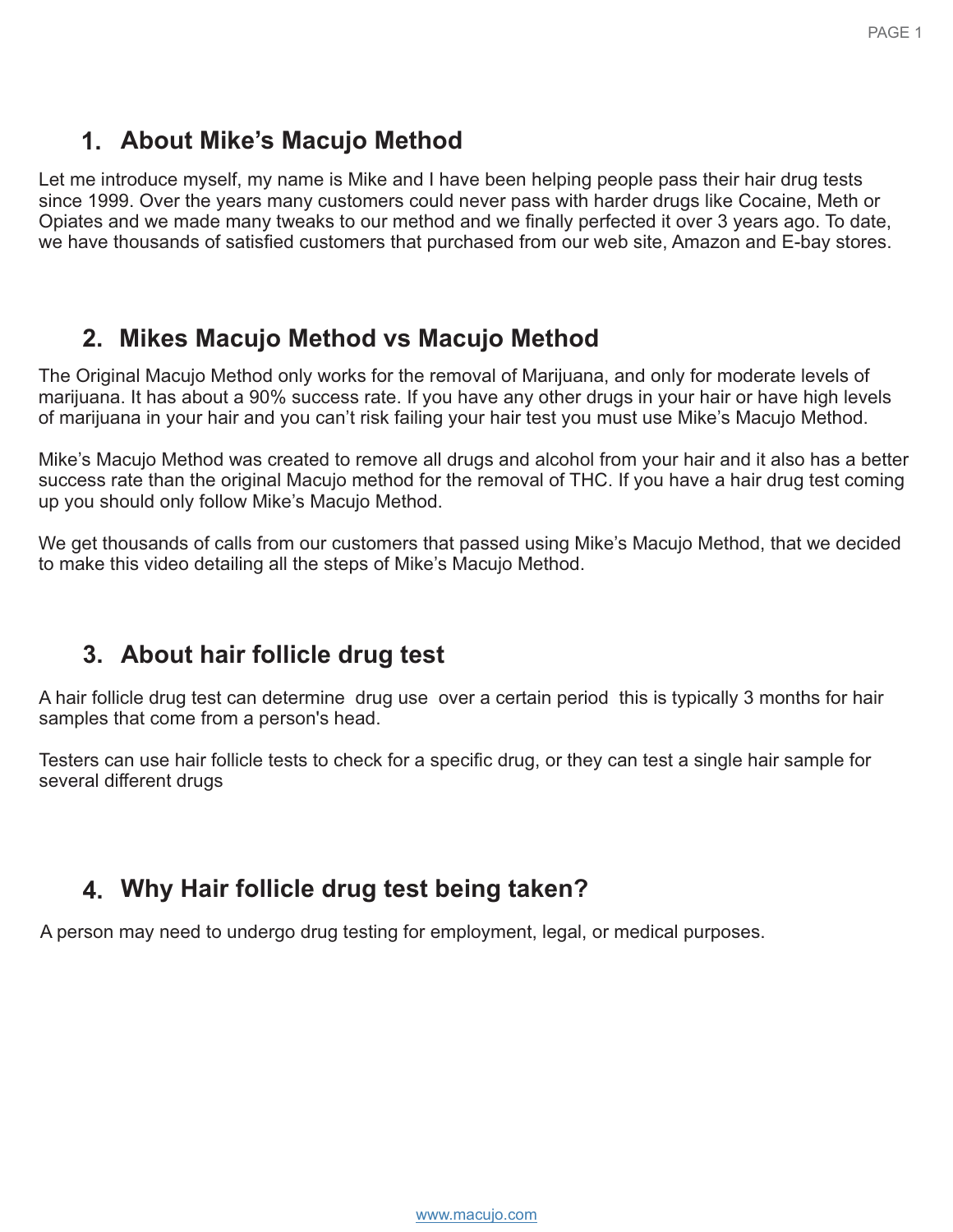## <span id="page-3-0"></span>**5. Products to buy**

## <span id="page-3-1"></span>**5.1. Primary Items**

## **Nexxus Aloe Rid Shampoo**



ALOE RID GENTLE CLARIFYING SHAMPOO delicately removes residual buildup, chlorine, environmental pollutants, hard water minerals and hair dulling impurities for refreshingly clean, healthy looking hair. Time released Antioxidants effectively quench damaging free radicals that are deposited by harsh chemicals. This gentle, Aloe Vera based formula conditions both hair and scalp

> **[BUY ORIGINAL NEXXUS ALOE RID](https://www.macujo.com/product/aloe-rid-original-formula-very-rare/)  SHAMPOO**

## **Zydot Ultra Clean Shampoo**



ZYDOT Ultra Clean Shampoo and Purifier contains Aloe Vera to help condition both the hair and scalp while the penetrating cleansing agents remove impurities. The Aloe based conditioner will leave your hair tangle free and full of body.

> **[BUY ZYDOT ULTRA CLEAN](https://www.macujo.com/product/zydot-ultra-clean-shampoo/)  SHAMPOO**

## **5.2. Secondary Items**





Arm-N-Hammer Baking soda it doesn't have to be Arm-N-Hammer[,](https://www.amazon.com/Arm-Hammer-Baking-Soda-Lbs/dp/B00HNSJSX2/ref=sr_1_1?crid=3SW6I9HZTFZ7L&keywords=arm%2Bn%2Bhammer%2Bbaking%2Bsoda&qid=1564683323&s=gateway&sprefix=arm%2Bn%2Bhammer%2Bsoda%2Caps%2C135&sr=8-1&th=1)  I mention It because it's the most common



*You can purchase these items easily from any Walgreen, Amazon or pharmacy. Click on the pictures and it will direct you to Amazon where you can buy the exact product as described.*

Buy 2 small water spray bottles (or old Windex bottles). Fill 1 with vinegar and 1 with Clean & Clear **Astringent** 



Shower cap optional we recommend a Bandana or scarf to wrap around forehead to prevent drips falling in eyes



Please note these products under the section 5.2 are not affiliated with us. These are just for your reference.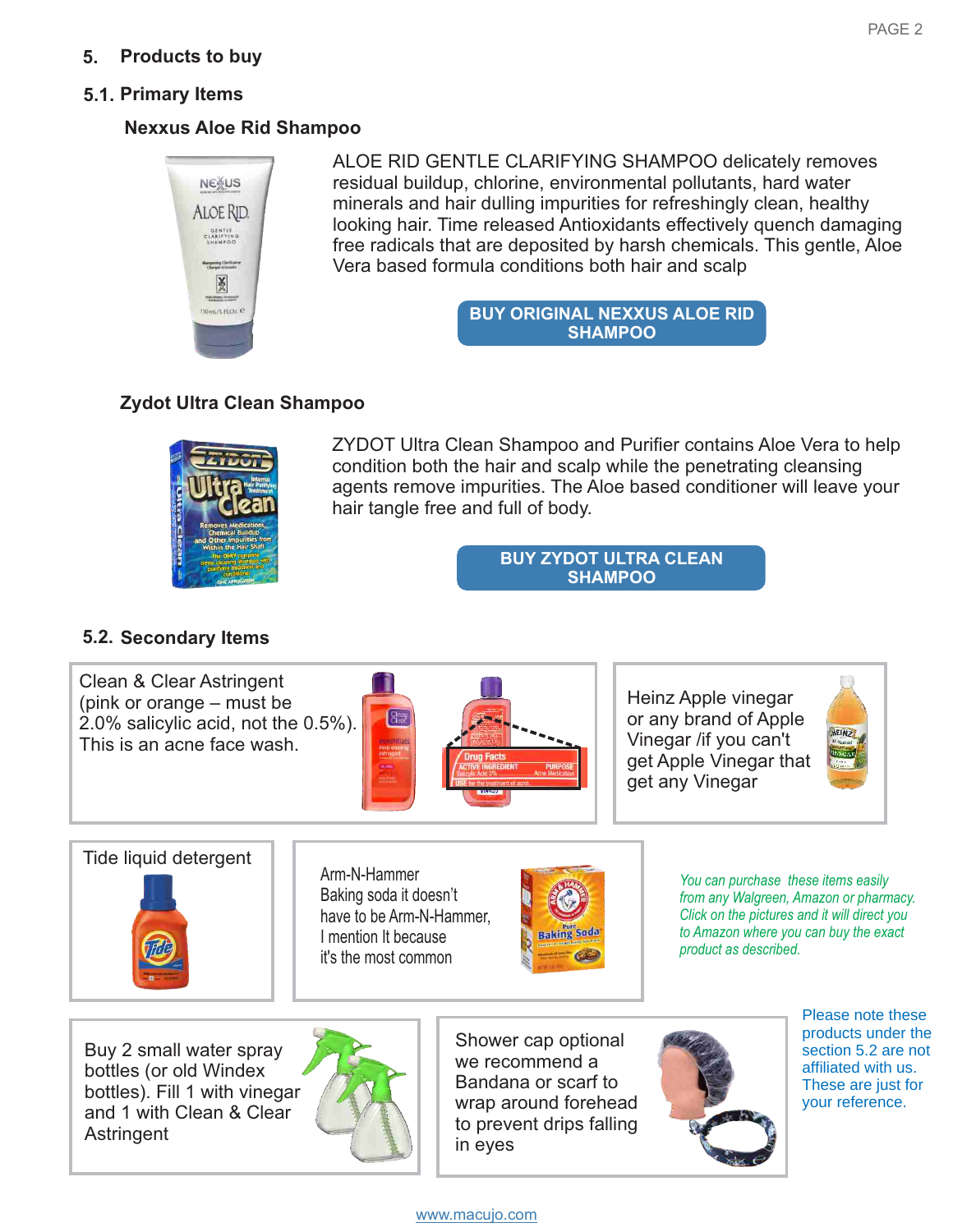## <span id="page-4-0"></span>**6. Instructional steps**

## PLEASE READ ALL STEPS BEFORE YOU BEGIN

*Do Mikes Macujo Method at least 5 to 10 times at least 1 to 3 times per day Mike's Macujo Method (this process will open up the hair cuticle and clean inside and outside the follicle)*

1-First wash hair thoroughly with the [Nexxus Aloe Rid](https://www.macujo.com/product/aloe-rid-zydot-ultra-clean-hair-shampoo/) and then rinse off and towel dry with a clean towel.

2-Get large salad bowl and fill it with Arm N Hammer baking soda, slowly add warm water and mix until the consistency is like a Slurpee or "malted" it must be very wet or it will clump up. Now massage in hair for 5 to 7 minutes then rinse off and towel dry (this will open the hair cuticle).

3-Spray the Clean & Clear Astringent over your whole head and massage in for 5 to 7 minutes and then let it sit for about 30 minutes. Have your towel ready and wipe anything that drips down (make sure you have enough spray to saturate your entire head). IMPORTANT TIP: Vaseline around forehead and ears will prevent a rash from the Clean & Clear Astringent – you can also wear a shower cap. Be careful with the Clean & Clear Astringent as this is the strongest chemical you will use during this process.

4-Take a very small dab of Liquid Tide and scrub it so the follicle until the hair is clean and then rinse with water. Rub the Tide with fingers, you should feel like the Tide is an abrasive rubbing against the hair.

5-Wash hair good with [Nexxus Aloe Rid fi](https://www.macujo.com/product/aloe-rid-zydot-ultra-clean-hair-shampoo/)rst then rinse off.

6-With vinegar in the spray bottle, spray vinegar on your entire head and massage thoroughly into hair. Wipe forehead and ears if necessary. After you wipe the excess immediately do next step

7-Spray the Clean & Clear Astringent over your entire head make sure the hair is very wet with the Clean & Clear and massage thoroughly. You should feel a strong tingling sensation (do not get this into your ears or eyes).Let sit for 30 minutes. Wear a shower cap if you'd like & have a towel ready to wipe away any drips

8-Take a small dab of liquid Tide and scrub it on the follicle until hair is clean and then rinse off with water (rub the Tide with fingers, you should feel like the Tide is an abrasive rubbing against the hair).

9-Now do last wash with [Nexxus Aloe Rid](https://www.macujo.com/product/aloe-rid-zydot-ultra-clean-hair-shampoo/) so your hair wont smell like vinegar or laundry.

## **On the day of your test, try to do this within 2 hours of your test. Especially if you used within 14 days.**

1-Do [Mikes Macujo Method e](https://www.macujo.com/mikes-macujo-method/)xactly as advised in that order.

2-Then use Zydot Shampoo or Ultra Klean Shampoo and follow the directions precisely on the packaging.

3-If you don't have one of these shampoo's, we highly recommend buying 1 of them for the day of the test.

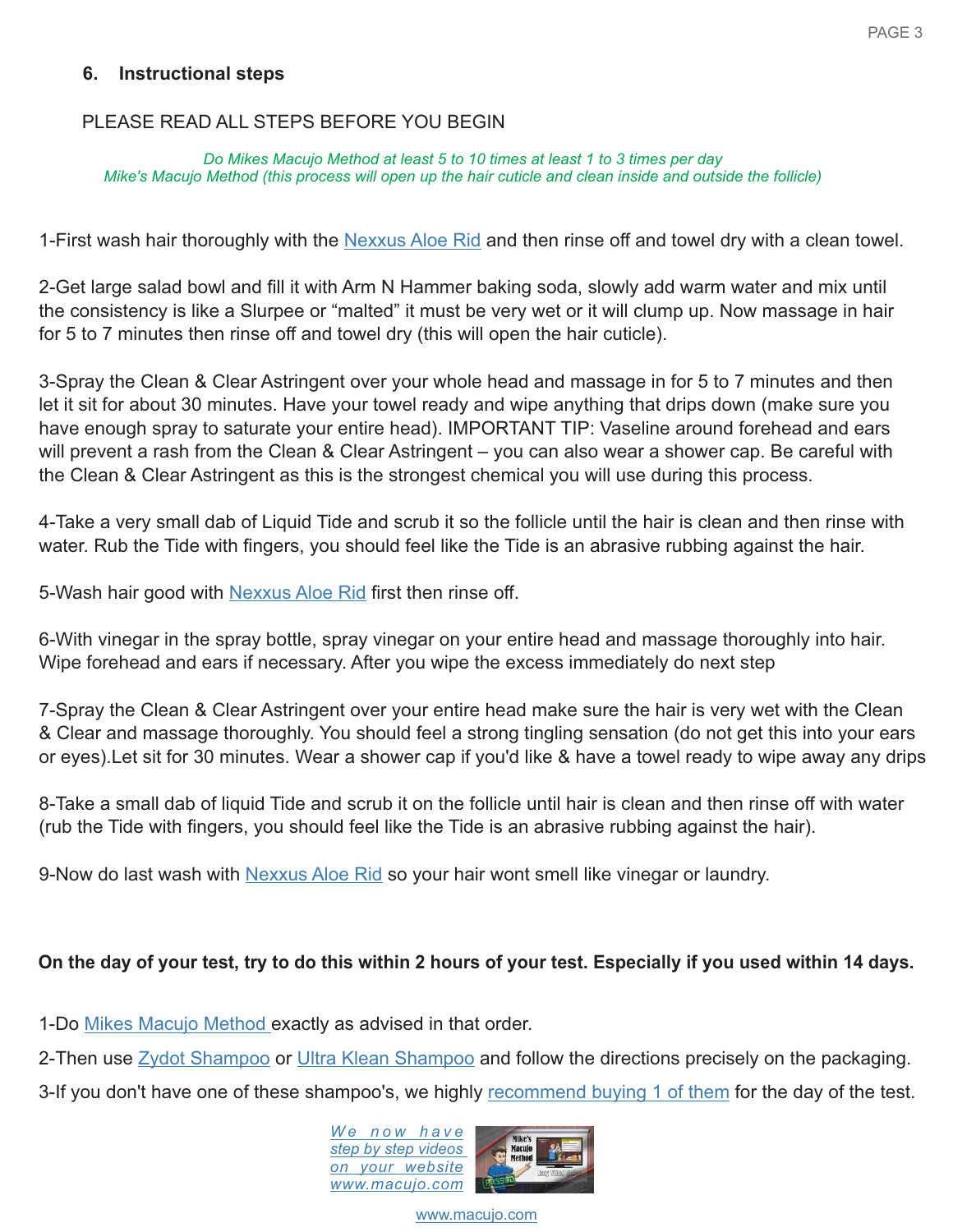## <span id="page-5-0"></span>**7. "IMPORTANT TIP: Especially if you have to do a lot of washes in a few days"**

A. Put Vaseline around your entire hairline, this means Ears, Neck and Forehead; this will help prevent a rash. You can also wear a shower cap while you're waiting for the 30 minutes to pass. Keep in mind that the Clean & Clear Astringent is the strongest chemical used during this process so have a wash cloth handy to wipe any drippings from getting into your eyes \*\*\*\*\* Do this tip for Step #2 #3 #6 #7 \*\*\*\*\*

<span id="page-5-1"></span>B. Most customers on their 1st wash go very hard and irritate their scalp with their nails. We are not trying to clean the scalp we are trying to clean the hair do not let your nails scratch your scalp, because the next wash you head will be on fire, use the balls of your fingertips. You can use your nails if there long just to cut them past the hair. If you fell its scratching your scalp use less pressure

#### **Important Facts: for all toxins in your hair**

- One Mike Macujo Washing Means (Doing step 1 thru 9) This would be 1 washing
- Do not use your old brush, comb or pick. Buy a new one, boil your old one in water, or clean with alcohol.
- If you use a flat iron or curling iron, clean with alcohol first, make sure there is no burned hair on the iron
- Towel dry your hair in between each step. Try to use a clean towel every day
- Every time you do the Mike Macujo Method, you will permanently lower the toxin levels in your hair.

Try to wait at least an 8 to 10-hour break between washes This will lessen your chances of getting rash

#### **If You Used Within 10 days of Your Test**

Do your required washes and do your last washes the night before and on day of your test as well Zydot Ultra Clean Shampoo is to be used on the day of your test only follow the directions on box THC, or Alcohol Daily user for past 90 days do 10 to 15 Mike Macujo Washes. If you used for 60 days you will need to do 8 to 12 Mike Macujo Washes. If you used for 30 days you will need 5 to 8 Mike Macujo Washes

Opiates, Meth or Benzos: Daily use you will need 15 Mike Macujo Washes and a Bleach and re-dye. If your using 2 months or less than 10 to 15 Mike Macujo washes. 1 month 5 to 8 Mike Macujo Washes

Cocaine: Is the hardest of all drugs to remove from the hair. Now Depending on the usage over the last 90 days will determine how many times you will need to wash with Mikes macujo method.

• Just to give you an idea. For every ½ Gram coke you used, would require 4 to 6 Mike Macujo Washes.

• If you used more than 1  $\frac{1}{2}$  grams of cocaine in 90 days this is considered high user

• We also encourage customers to try to test themselves prior to the day of your test. If you already took a hair test and have your results contact me and I will be able to tell you exactly what we need to do to pass

• If you used more than 2 grams of coke in the past 90 days. You will need to stall the hair test and I will create a program to get you to pass. I also have many ideas you could use to stall your test. Call me ASAP so we can go over everything and I will give you all your options.

• For the past 7 years I have done miracles for so many customers. When you call me try please to have the dates that you used Coke and how much was coke was consumed on those days. This is very important for me so I can create a program for you to pass. Please don't call without that info. If you can't find this out we will have to hair test you first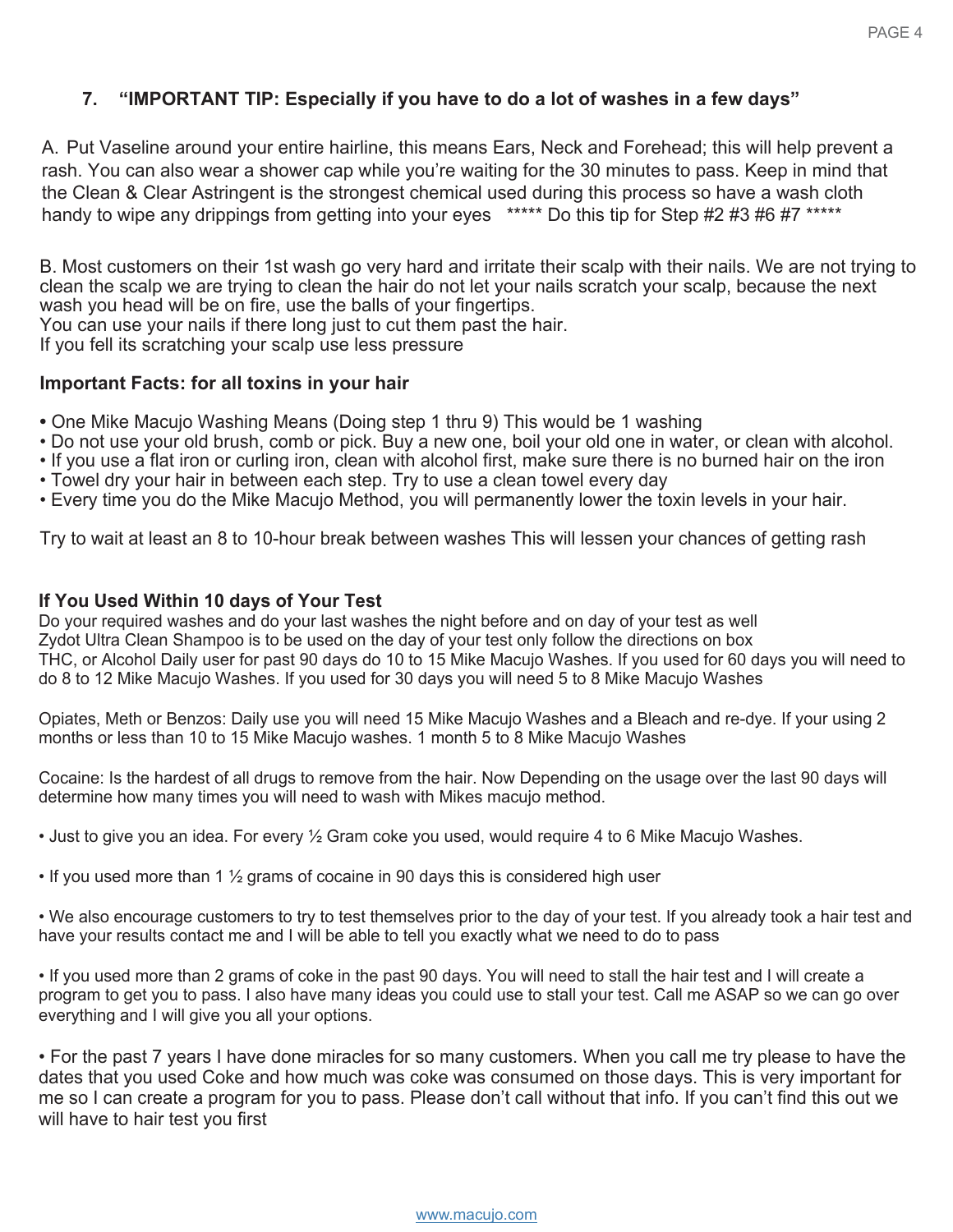## **9. Mens with shaved or no hair**

<span id="page-6-0"></span>If you shave your hair on your head and you know that you're going to get a hair test soon, immediately buzz all of your body hair down to a #1 trimmer as soon as possible.

<span id="page-6-1"></span>Then from that day forward, let the hair on your head start to grow and don't shave it. Within 7-10 days your head hair will be 3x longer than your body hair. Do not begin the Mikes Macujo Methods until you have at least ¼ of an inch of hair on your head. Otherwise you will only be cleaning the skin/scalp.



If the hair testing administrator asks, tell them you always shave the hair on your body and you'll let it grow so they can test it. Be sure the hair on your body stays much shorter than the hair on your head.

Remember the minimum amount of hair needed to test is 5/8 of an inch. If your head hair is not this long, "play dumb" when you arrive to your test. They will notice this and then want to take the hair sample from your body or arm pit. But of course it won't be because you made certain your head hair is longer than your body hair. They probably will tell you to come back in 1-2 weeks and also advise you not to cut your hair.

Prior to the day of your test, follow the Mikes Macujo Methods for at least 4 days. Then on the day of your test, use the Ultra Klean or Zydot Hair Follicle Shampoo.

## **10. Why you must never submit body hair as a sample**

Body hair grows 3 times slower than head hair – this means it is exposed to toxins 3x more than head hair – so 1 inch of body hair could possibly have 3x more toxin levels when compared to 1 inch of head hair.

Body hair is thicker and coarser than head hair. Because of this, body hair will have more toxins than head hair.

It is very difficult to do the Mikes Macujo Method on all of your body hair. Because of gravity, you would have to hold your armpits up for 1 hour to do the Mikes Macujo Method. And it will keep dripping down and you also would need to do your chest, legs, arms, back hair, etc. Do not cut you pubic hair because they are not permitted to take pubic hair from that area.

## **So now that you understand why it is very dangerous for you to let them test your body hair, how do we avoid this?**

The best way to get around having to have them collect your body hair is to get a hair buzzer/trimmer and buzz all of your body hair down to a #1 or lower. Attachment on a buzzer will give you approximately 1/8 of an inch of hair. This way your body hair will be too short on your body, now they will go for where ever the longest hair is available. This would now be your head hair.

## **11. Men with beards and goatees**

Must also buzz them tight to the face. It must be much shorter than your head hair or you risk them trying to take a sample from your beard/goatee.



## **12. Contact**

If for some reason you're not satisfied and purchased through Amazon call me first and I will do whatever I can to help you. My hours are 12 pm to 7:00 pm EST. Mon thru Friday ask for Mike 866-647-7277 or email me at mjdetox@gmail.com